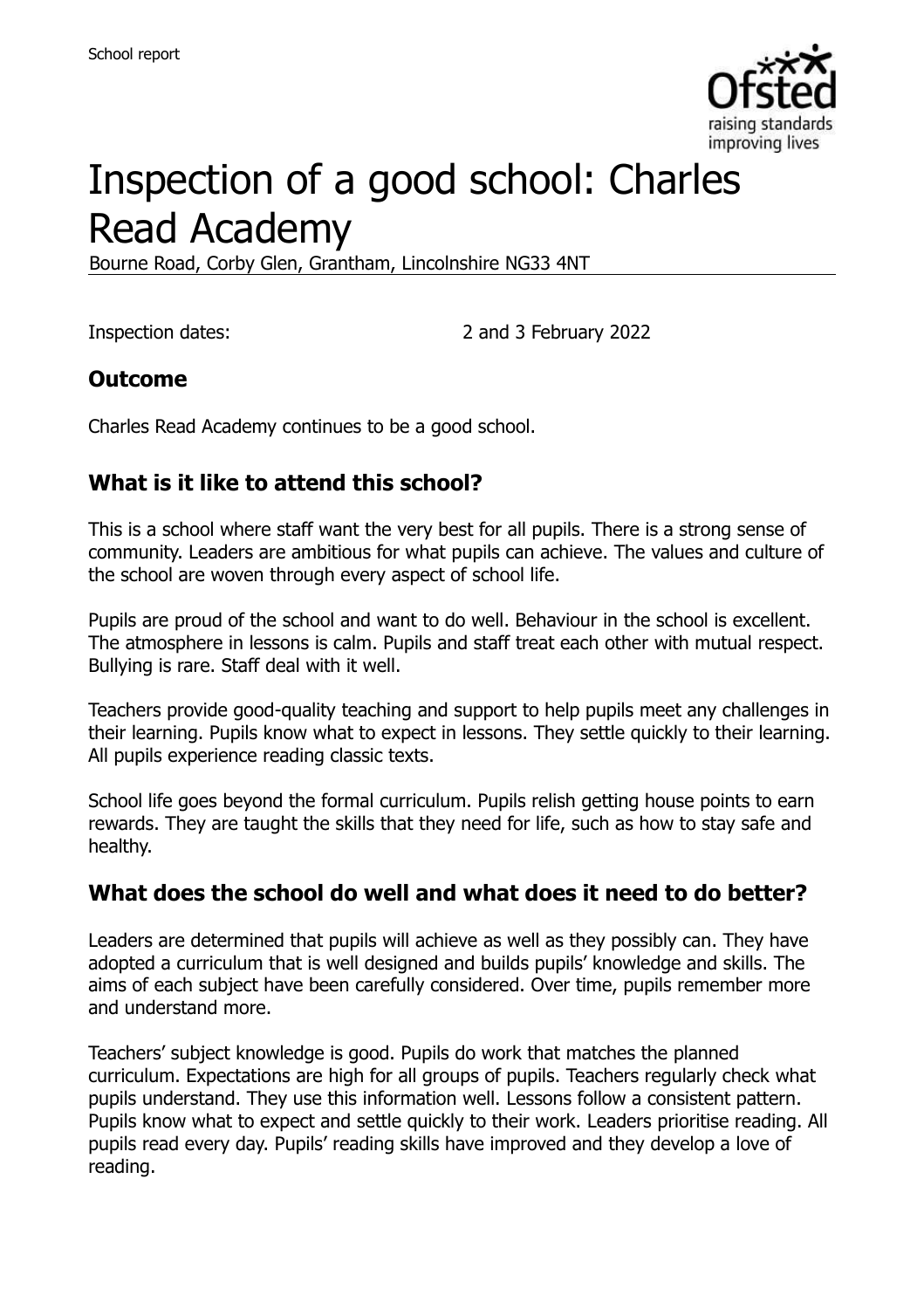

With the support of the trust, leaders have provided high-quality professional development for teachers. Teachers value this training. They say that it has improved their subject knowledge.

Pupils with special educational needs and/or disabilities (SEND) make secure progress through the curriculum. Teachers have high expectations of what these pupils will be able to learn. Leaders have changed the way in which staff manage provision for pupils with SEND. However, not all parents and carers understand the reasons for these changes.

Pupils behave consistently well. Disruption in lessons is extremely rare and dealt with effectively so that learning continues. Teachers are able to start their lessons straightaway. They feel well supported by leaders.

The curriculum is broad and balanced. Throughout key stage 3, all pupils study the full range of national curriculum subjects. They are well supported in making choices at key stage 4. However, they do not always see the relevance of their studies to their lives beyond school, and some pupils lack ambition when considering what they will study next.

Leaders have enhanced the curriculum through a programme of activities. Pupils participate in more sport and physical activity than they did previously. They explore different interests and a range of activities linked to personal development. Pupils value the advice and support they are given about careers. However, this enriched curriculum does not yet help all pupils to aspire as they might as they think about their future.

Following the pandemic, leaders have prioritised helping pupils return to routines and ensuring that pupils receive high-quality teaching in class. The curriculum has been carefully adapted to ensure that pupils can get back on track and have the knowledge that they need for future learning. Leaders have made sure that pupils get the help that they need. This has included supporting pupils' mental health.

Leaders have acted to improve staff well-being. They have considered carefully staff workload. Staff recognise this and appreciate leaders' efforts.

# **Safeguarding**

The arrangements for safeguarding are effective.

Leaders make sure that staff get the right training and remember the important messages through regular updates. Staff record their concerns promptly. Leaders act decisively to address concerns straightaway. They monitor the actions that are taken to make sure that these are making a difference.

Pupils get up-to-date information about how they can stay safe online. Teachers include important safeguarding knowledge in the curriculum. Pupils feel well supported and safe. They know whom to contact for help if they need it.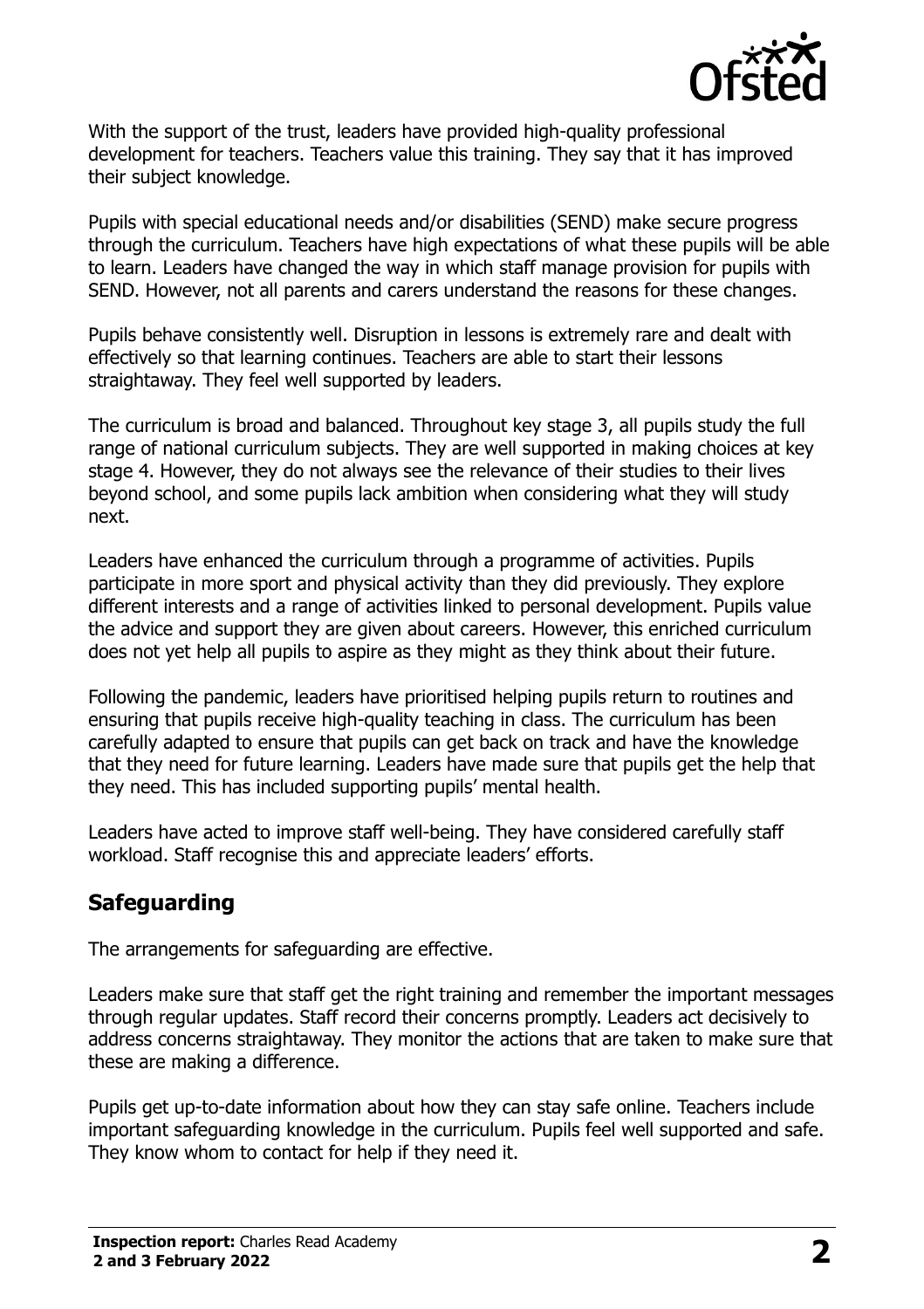

# **What does the school need to do to improve?**

# **(Information for the school and appropriate authority)**

- Leaders have implemented a new curriculum to broaden pupils' experiences and enrich their cultural capital. However, this has not yet enabled all pupils to make ambitious choices about what they will study next. Leaders should continue to refine the curriculum so that pupils understand the connection between what they are learning now and what they might aspire to do in the future.
- **Pupils with SEND are supported well. Leaders have changed how these pupils are** helped. They have raised expectations of what pupils with SEND will know and be able to do. However, leaders have not ensured that all parents of pupils with SEND understand how their children are being helped or the progress that they are making. Leaders should further develop how they communicate with parents of pupils with SEND.

#### **Background**

When we have judged a school to be good, we will then normally go into the school about once every four years to confirm that the school remains good. This is called a section 8 inspection of a good or outstanding school, because it is carried out under section 8 of the Education Act 2005. We do not give graded judgements on a section 8 inspection. However, if we find evidence that a school would now receive a higher or lower grade, then the next inspection will be a section 5 inspection. Usually this is within one to two years of the date of the section 8 inspection. If we have serious concerns about safeguarding, behaviour or the quality of education, we will deem the section 8 inspection a section 5 inspection immediately.

This is the first 8 inspection since we judged the school to be good in January 2017.

#### **How can I feed back my views?**

You can use [Ofsted Parent View](https://parentview.ofsted.gov.uk/) to give Ofsted your opinion on your child's school, or to find out what other parents and carers think. We use information from Ofsted Parent View when deciding which schools to inspect, when to inspect them and as part of their inspection.

The Department for Education has further *guidance* on how to complain about a school.

If you are the school and you are not happy with the inspection or the report, you can [complain to Ofsted.](https://www.gov.uk/complain-ofsted-report)

# **Further information**

You can search for [published performance information](http://www.compare-school-performance.service.gov.uk/) about the school.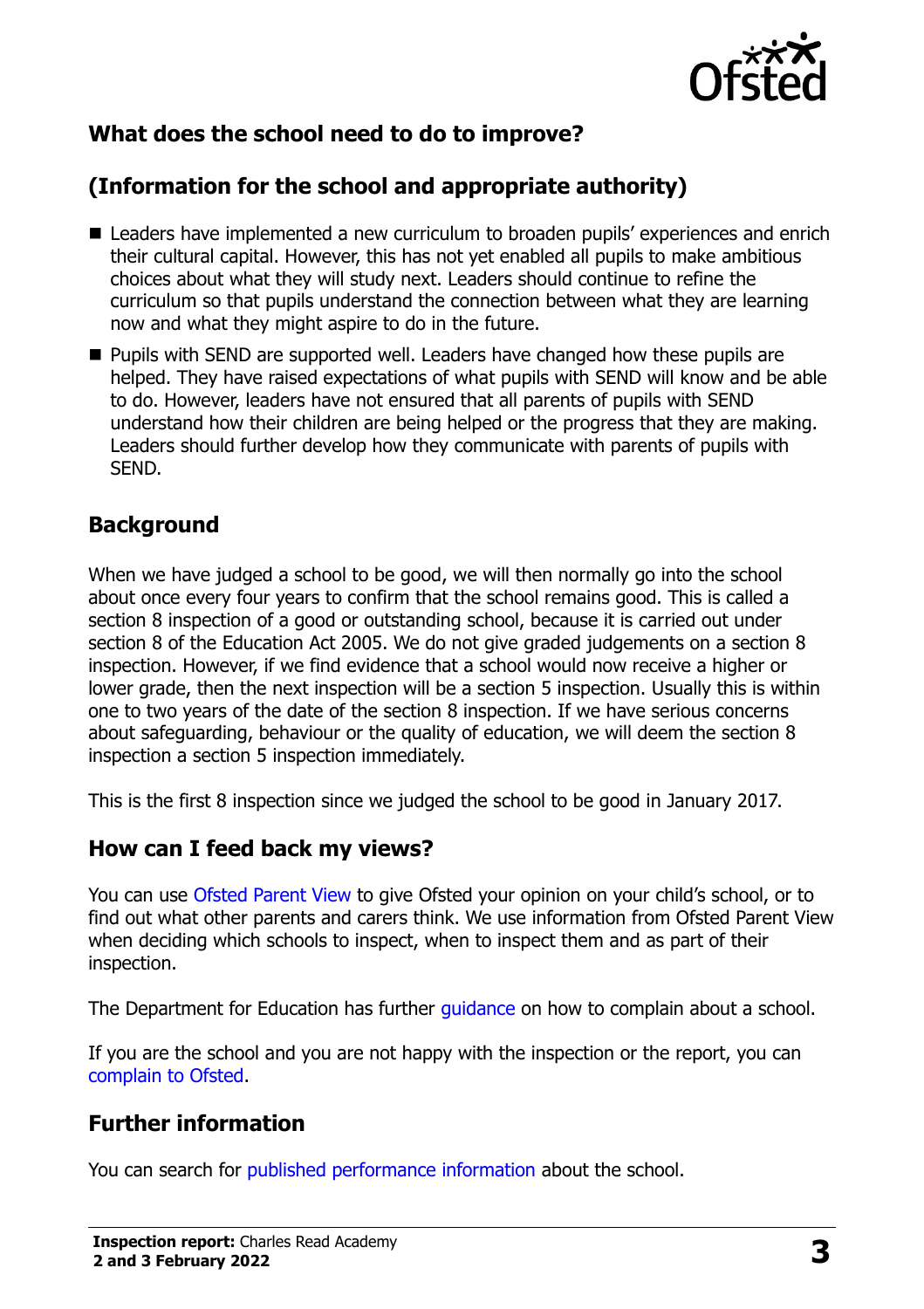

## **School details**

| Unique reference number             | 136479                                                               |
|-------------------------------------|----------------------------------------------------------------------|
| <b>Local authority</b>              | Lincolnshire                                                         |
| <b>Inspection number</b>            | 10212515                                                             |
| <b>Type of school</b>               | Secondary comprehensive                                              |
| <b>School category</b>              | Academy converter                                                    |
| Age range of pupils                 | 11 to 16                                                             |
| <b>Gender of pupils</b>             | Mixed                                                                |
| Number of pupils on the school roll | 259                                                                  |
| <b>Appropriate authority</b>        | Board of trustees                                                    |
| <b>Chair</b>                        | Mrs Clare Greenhalgh                                                 |
| <b>Principal</b>                    | Mrs Sue Jones                                                        |
| Website                             | www.charlesreadacademy.co.uk                                         |
| Date of previous inspection         | 16 and 17 January 2017, under section 8 of<br>the Education Act 2005 |

#### **Information about this school**

- This school is smaller than average.
- The school is part of the David Ross Educational Trust.
- The school provides alternative provision at The Pilgrim School, Lincoln.

#### **Information about this inspection**

This was the first routine inspection the school had received since the COVID-19 pandemic began. Inspectors discussed the impact of the pandemic with leaders, and have taken that into account in their evaluation of the school.

- Inspectors carried out deep dives in these subjects: English, geography and mathematics. For each deep dive, inspectors met with subject leaders, looked at curriculum plans, visited a sample of lessons, spoke to teachers, spoke to some pupils about their learning and looked at samples of pupils' work.
- Inspectors met with a wide range of senior leaders, including the special educational needs coordinator.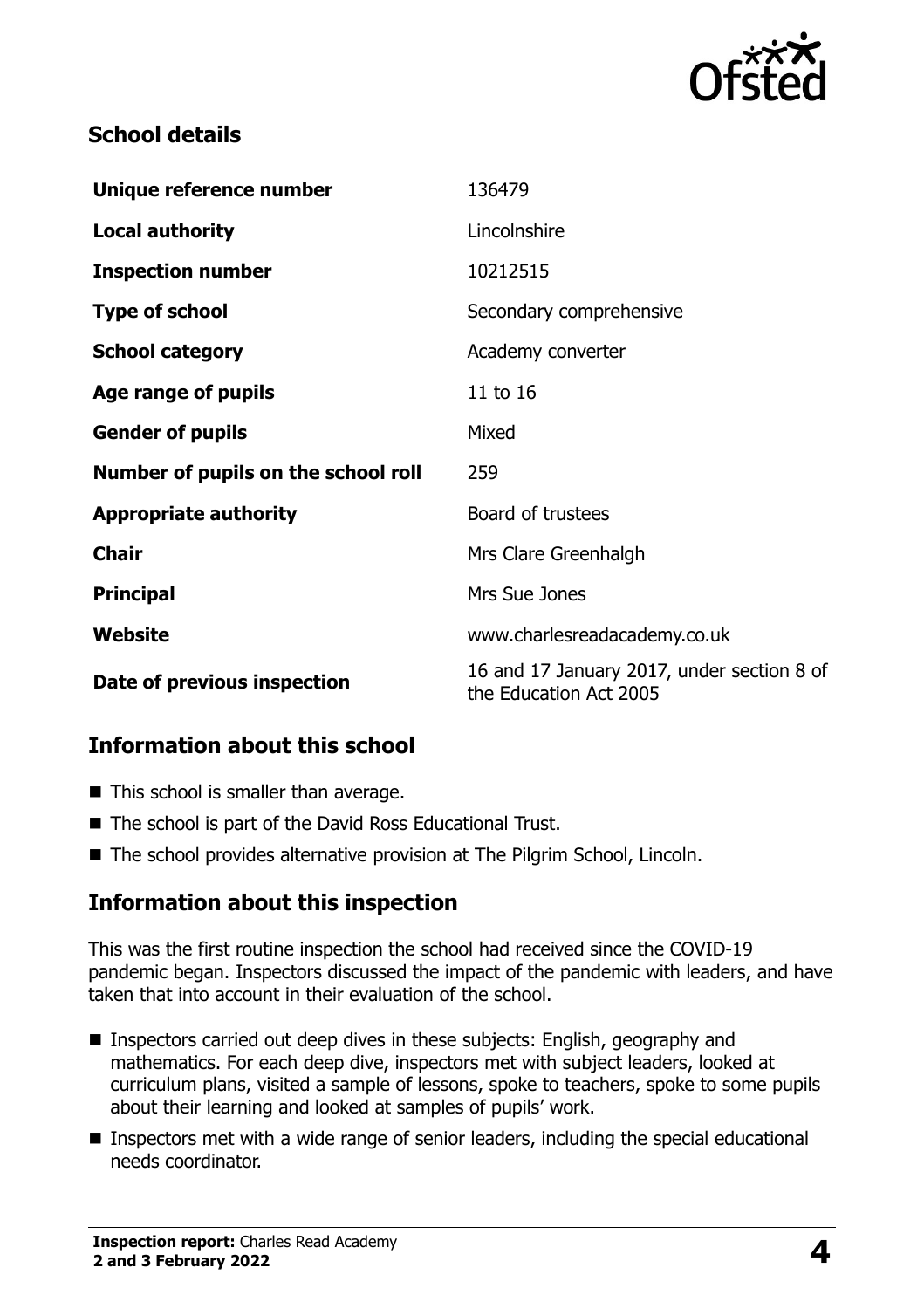

- An inspector met with representatives of the trust and the academy scrutiny committee.
- Inspectors looked at information around behaviour, attendance and wider enrichment opportunities.
- Inspectors reviewed a range of documentation, including self-evaluation documents, minutes of governance meetings and safeguarding documents.
- Inspectors spoke to a range of staff about workload and leadership.
- **Inspectors talked to the leader in charge of safeguarding arrangements. They met with** a range of staff and pupils to evaluate the effectiveness of safeguarding procedures.
- Inspectors considered the responses to Ofsted Parent View, as well as those to the staff and pupil surveys. They also considered additional communications from parents.

#### **Inspection team**

Paul Heery, lead inspector **CERC CONTER CONTER** Ofsted Inspector

Ian Colling Colling Contract Contract Contract Contract Contract Contract Contract Contract Contract Contract Contract Contract Contract Contract Contract Contract Contract Contract Contract Contract Contract Contract Cont